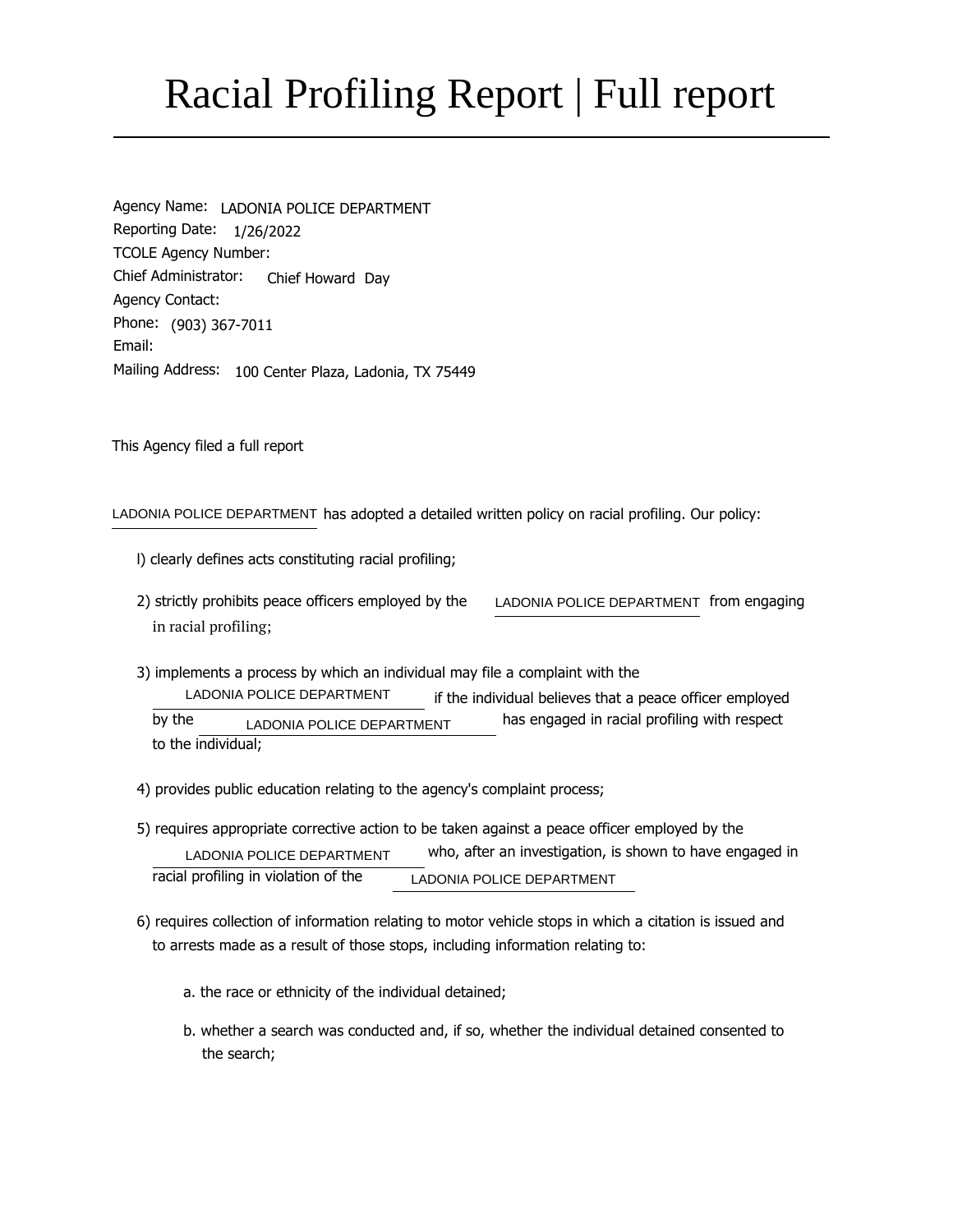- c. whether the peace officer knew the race or ethnicity of the individual detained before detaining that individual;
- d. whether the peace officer used physical force that resulted in bodily injury during the stop;
- e. the location of the stop;
- f. the reason for the stop.
- 7) requires the chief administrator of the agency, regardless of whether the administrator is elected, employed, or appointed, to submit an annual report of the information collected under Subdivision (6) to:
	- a. the Commission on Law Enforcement; and
	- b. the governing body of each county or municipality served by the agency, if the agency is an agency of a county, municipality, or other political subdivision of the state.

The LADONIA POLICE DEPARTMENT has satisfied the statutory data audit requirements as prescribed in Article 2, 133(c), Code of Criminal Procedure during the reporting period.

Chief Howard J Day Executed by:

1/26/2022 Date: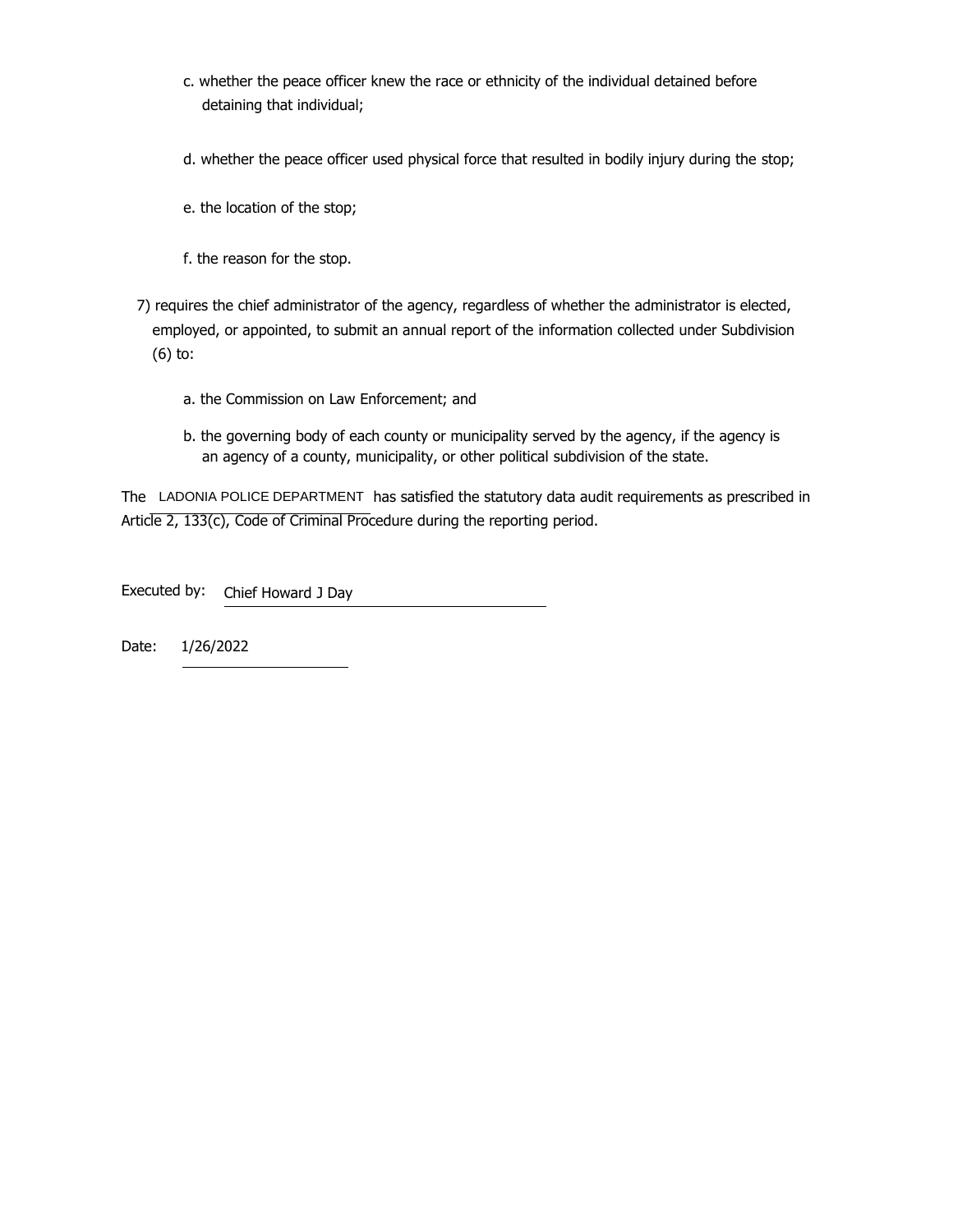| Total stops: 66                                                                                                                           |                                                                         | <u>100.00%</u>                                     |                                                                         |                 |
|-------------------------------------------------------------------------------------------------------------------------------------------|-------------------------------------------------------------------------|----------------------------------------------------|-------------------------------------------------------------------------|-----------------|
|                                                                                                                                           |                                                                         | Street address or approximate location of the stop |                                                                         |                 |
| City street:<br>8<br>US highway:<br>$\mathbf{\perp}$<br>State highway: 55<br>County road:<br>$\overline{0}$<br>Private property or other: | 12.12%<br>1.51%<br>83.33%<br>0.00%<br><sup>2</sup>                      | 3.04%                                              |                                                                         |                 |
|                                                                                                                                           | Was race or ethnicity known prior to stop?                              |                                                    |                                                                         |                 |
| Yes:<br>$\overline{2}$<br>No:<br>64                                                                                                       | 3.45%<br>96.55%                                                         |                                                    |                                                                         |                 |
| Race or ethnicity                                                                                                                         |                                                                         |                                                    |                                                                         |                 |
| Alaska Native/American Indian:<br>Asian/Pacific Islander:<br>Black:<br>$\overline{9}$<br>White:<br>- 45<br>Hispanic/Latino:<br>9          | $\overline{0}$<br>$\overline{3}$<br>4.55%<br>13.64%<br>68.18%<br>13.63% | 0.00%                                              |                                                                         |                 |
| Gender                                                                                                                                    |                                                                         |                                                    |                                                                         |                 |
| Female:<br>Total<br>18                                                                                                                    | 27.27%<br>Alaska Native/American Indian                                 | 0.00%<br>$\overline{0}$                            | Asian/Pacific Islander<br>$\overline{1}$                                | 5.56%           |
| Black 4<br>Male:                                                                                                                          | 22.22%                                                                  | White $13$                                         | Hispanic/Latino 0<br>72.22%                                             | 0.00%           |
| Total<br>$\frac{48}{1}$<br>Black 5                                                                                                        | 72.73%<br>Alaska Native/American Indian<br>10.42%                       | 0.00%<br>$\overline{0}$<br>White 32                | Asian/Pacific Islander<br>$\overline{2}$<br>Hispanic/Latino 9<br>66.66% | 4.17%<br>18.75% |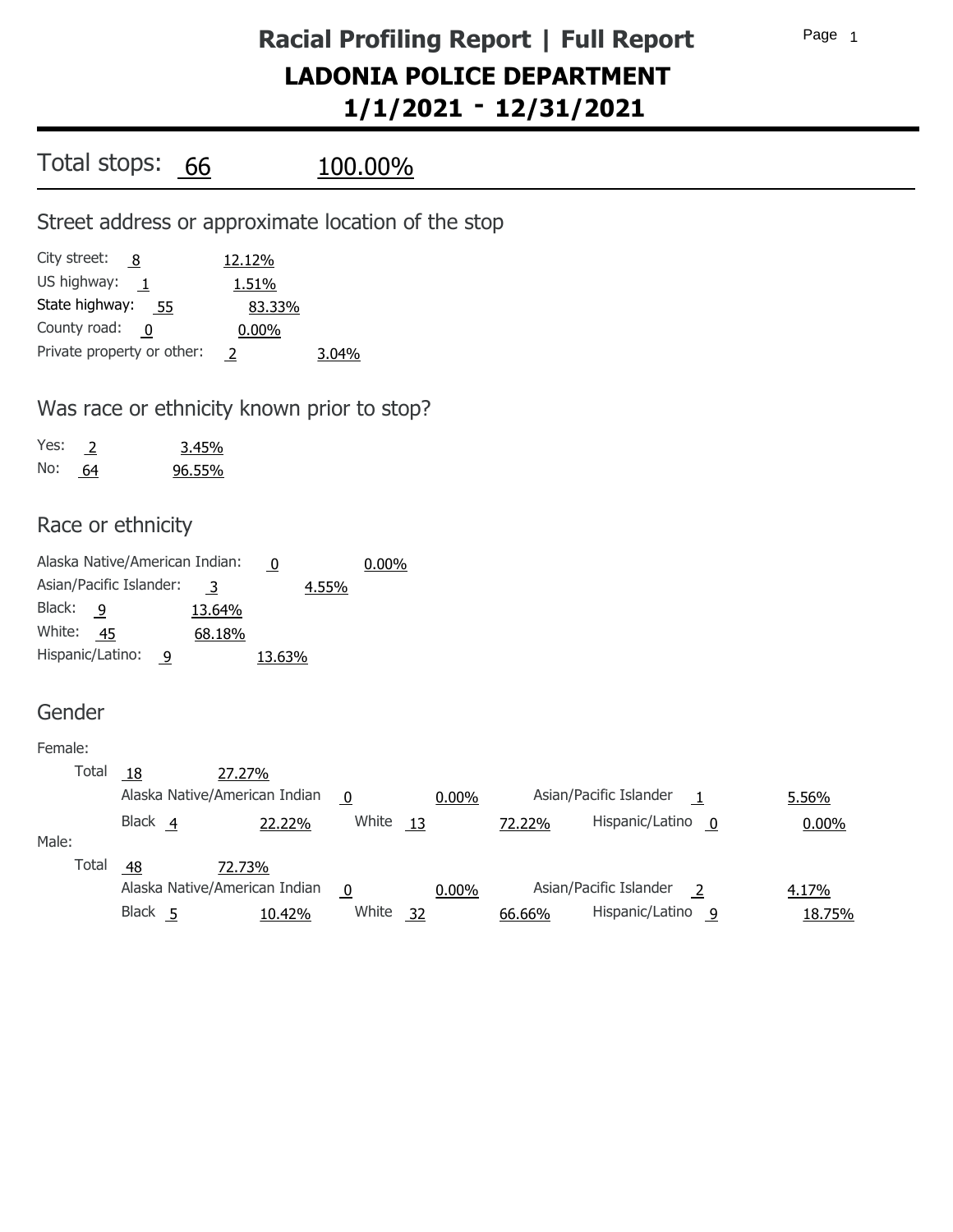### Reason for stop?

| Violation of law:          |                                  |                                 |          |                                                   |          |
|----------------------------|----------------------------------|---------------------------------|----------|---------------------------------------------------|----------|
| Total                      | 0.00%<br>0                       |                                 |          |                                                   |          |
|                            | Alaska Native/American Indian    | $\overline{0}$                  | 0.00%    | Asian/Pacific Islander<br>- 0                     | $0.00\%$ |
|                            | Black 0<br>0.00%                 | White 0                         |          | Hispanic/Latino 0<br>0.00%                        | $0.00\%$ |
| Preexisting knowledge:     |                                  |                                 |          |                                                   |          |
| Total                      | 0.00%<br>$\overline{0}$          |                                 |          |                                                   |          |
|                            | Alaska Native/American Indian    | <u>0</u>                        | 0.00%    | Asian/Pacific Islander<br>- 0                     | $0.00\%$ |
|                            | Black 0<br>0.00%                 | White $0$                       |          | Hispanic/Latino 0<br>0.00%                        | $0.00\%$ |
| Moving traffic violation:  |                                  |                                 |          |                                                   |          |
| Total                      | 65<br>98.48%                     |                                 |          |                                                   |          |
|                            | Alaska Native/American Indian    | <u>0</u>                        | 0.00%    | Asian/Pacific Islander<br>$\overline{\mathbf{3}}$ | 4.62%    |
|                            | Black 8                          | White 45<br>12.31%              |          | Hispanic/Latino 9<br>69.23%                       | 13.84%   |
| Vehicle traffic violation: |                                  |                                 |          |                                                   |          |
| Total                      | 1.52%<br>1                       |                                 |          |                                                   |          |
|                            | Alaska Native/American Indian    | $\overline{0}$                  | 0.00%    | Asian/Pacific Islander<br>0                       | $0.00\%$ |
|                            | Black 1                          | White $\overline{0}$<br>100.00% |          | Hispanic/Latino 0<br>$0.00\%$                     | 0.00%    |
|                            |                                  |                                 |          |                                                   |          |
|                            | Was a search conducted?          |                                 |          |                                                   |          |
| Yes:                       |                                  |                                 |          |                                                   |          |
| Total                      | 0.00%<br>$\overline{\mathbf{0}}$ |                                 |          |                                                   |          |
|                            | Alaska Native/American Indian    | $\overline{0}$                  | 0.00%    | Asian/Pacific Islander<br>0                       | $0.00\%$ |
|                            | Black 0<br>0.00%                 | White $\overline{0}$            |          | Hispanic/Latino 0<br>0.00%                        | $0.00\%$ |
| No:                        |                                  |                                 |          |                                                   |          |
| Total                      | -66<br>100.00%                   |                                 |          |                                                   |          |
|                            | Alaska Native/American Indian    | $\overline{0}$                  | $0.00\%$ | Asian/Pacific Islander<br>$\overline{\mathbf{3}}$ | 4.55%    |
|                            | Black 9                          | White<br>13.64%                 | $-45$    | Hispanic/Latino 9<br>68.18%                       | 13.63%   |
|                            |                                  |                                 |          |                                                   |          |
|                            | Reason for Search?               |                                 |          |                                                   |          |
| Consent:                   |                                  |                                 |          |                                                   |          |
| Total                      | 0.00%<br>0                       |                                 |          |                                                   |          |
|                            | Alaska Native/American Indian    | <u>0</u>                        | 0.00%    | Asian/Pacific Islander<br>- 0                     | $0.00\%$ |
|                            | Black 0<br>0.00%                 | White $0$                       |          | Hispanic/Latino 0<br>0.00%                        | 0.00%    |
| Contraband:                |                                  |                                 |          |                                                   |          |
| Total                      | 0.00%<br>$\mathbf 0$             |                                 |          |                                                   |          |
|                            | Alaska Native/American Indian    | $\overline{0}$                  | 0.00%    | Asian/Pacific Islander<br>$\mathbf 0$             | $0.00\%$ |
|                            | Black 0<br>0.00%                 | White $0$                       |          | Hispanic/Latino 0<br>0.00%                        | $0.00\%$ |
|                            |                                  |                                 |          |                                                   |          |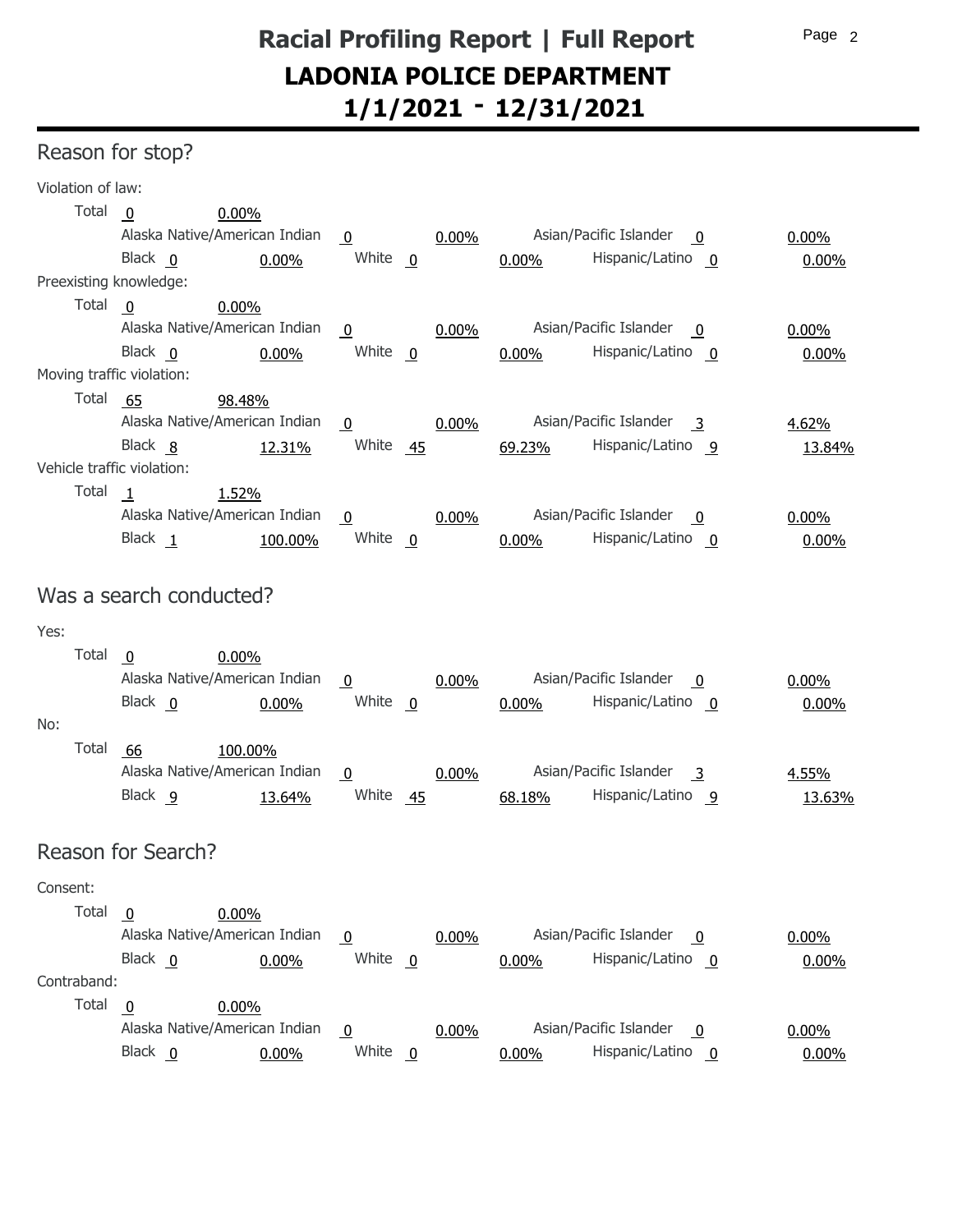| Probable cause:     |                                                   |                              |                                                                           |          |
|---------------------|---------------------------------------------------|------------------------------|---------------------------------------------------------------------------|----------|
| Total               | 0.00%<br>- 0                                      |                              |                                                                           |          |
|                     | Alaska Native/American Indian                     | 0.00%<br>$\overline{0}$      | Asian/Pacific Islander<br>0                                               | 0.00%    |
|                     | Black 0<br>0.00%                                  | White $\overline{0}$         | Hispanic/Latino 0<br>$0.00\%$                                             | 0.00%    |
| Inventory:          |                                                   |                              |                                                                           |          |
| Total               | $\mathbf 0$                                       |                              |                                                                           |          |
|                     | Alaska Native/American Indian                     | $\overline{0}$               | Asian/Pacific Islander<br>$\mathbf 0$                                     |          |
|                     | Black 0                                           | White 0                      | Hispanic/Latino 0                                                         |          |
| Incident to arrest: |                                                   |                              |                                                                           |          |
| Total               | $\overline{0}$<br>0.00%                           |                              |                                                                           |          |
|                     | Alaska Native/American Indian                     | $0.00\%$<br>$\overline{0}$   | Asian/Pacific Islander<br>0                                               | $0.00\%$ |
|                     | Black 0<br>0.00%                                  | White $\overline{0}$         | Hispanic/Latino 0<br>0.00%                                                | 0.00%    |
|                     |                                                   |                              |                                                                           |          |
|                     | Was Contraband discovered?                        |                              |                                                                           |          |
| Yes:                |                                                   |                              | Did the finding result in arrest (total should equal                      |          |
| Total               | 0.00%<br>$\overline{0}$                           |                              | previous column)?                                                         |          |
|                     | Alaska Native/American Indian                     | $\overline{0}$<br>0.00%      | Yes<br>No<br>$\overline{\mathbf{0}}$<br>$0.00\%$<br>$\overline{0}$        | 0.00%    |
|                     | Asian/Pacific Islander<br>$\overline{\mathbf{0}}$ | 0.00%                        | Yes<br>0.00%<br>No.<br>$\overline{0}$<br>$\overline{0}$                   | 0.00%    |
|                     | <b>Black</b><br>$\overline{\mathbf{0}}$<br>0.00%  |                              | Yes<br>$\overline{0}$<br>0.00%<br>No.<br>$\overline{0}$                   | 0.00%    |
|                     | White<br>$\overline{0}$<br>0.00%                  |                              | Yes<br>$\overline{0}$<br>No.<br>$\overline{0}$<br>0.00%                   | 0.00%    |
|                     | Hispanic/Latino<br>$\overline{0}$                 | $0.00\%$                     | Yes<br>No.<br>$\overline{\mathbf{0}}$<br>0.00%<br>$\overline{\mathbf{0}}$ | 0.00%    |
| No:                 |                                                   |                              |                                                                           |          |
| Total               | 66<br>100.00%                                     |                              |                                                                           |          |
|                     | Alaska Native/American Indian                     | $0.00\%$<br>$\boldsymbol{0}$ | Asian/Pacific Islander<br>$\overline{3}$                                  | 4.55%    |
|                     | Black 9<br>13.64%                                 | White 45                     | Hispanic/Latino 9<br>68.18%                                               | 13.63%   |
|                     |                                                   |                              |                                                                           |          |
|                     | Description of contraband                         |                              |                                                                           |          |
| Drugs:              |                                                   |                              |                                                                           |          |
| Total               | $0.00\%$<br>0                                     |                              |                                                                           |          |
|                     | Alaska Native/American Indian                     | 0.00%<br>$\overline{0}$      | Asian/Pacific Islander<br>$\overline{0}$                                  | 0.00%    |

Black White Hispanic/Latino 0 0 0 0.00% 0.00% 0.00%

Currency:

Total  $\overline{0}$ 0.00%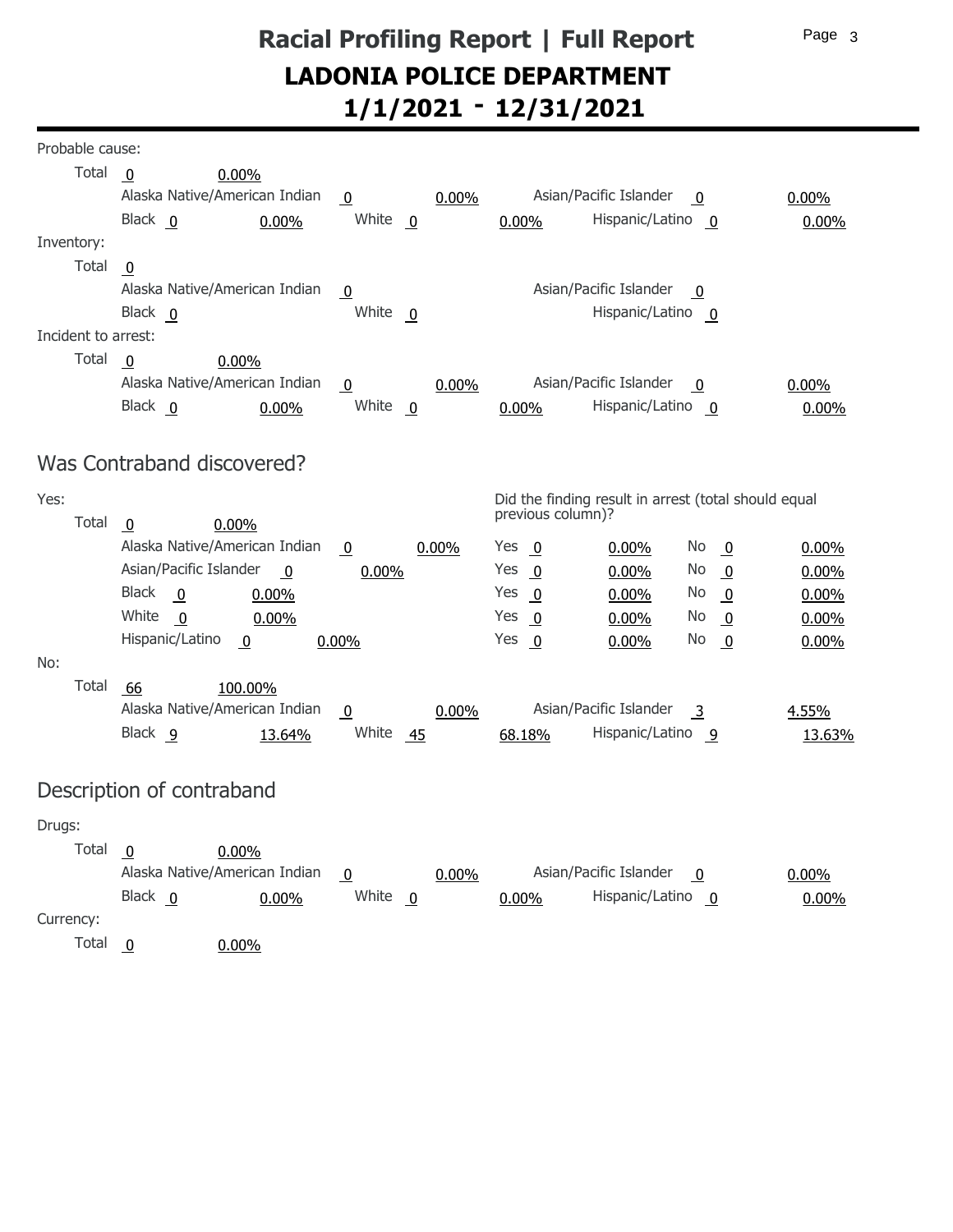Page 4

### **Racial Profiling Report | Full Report - 1/1/2021 12/31/2021 LADONIA POLICE DEPARTMENT**

|                  |                         | Alaska Native/American Indian | $\mathbf 0$        |     | $0.00\%$ |          | Asian/Pacific Islander<br>$\mathbf{0}$            | $0.00\%$ |
|------------------|-------------------------|-------------------------------|--------------------|-----|----------|----------|---------------------------------------------------|----------|
|                  | Black 0                 | 0.00%                         | White $\mathbf{0}$ |     |          | 0.00%    | Hispanic/Latino 0                                 | 0.00%    |
| Weapons:         |                         |                               |                    |     |          |          |                                                   |          |
| Total            | $\mathbf 0$             | 0.00%                         |                    |     |          |          |                                                   |          |
|                  |                         | Alaska Native/American Indian | $\mathbf 0$        |     | $0.00\%$ |          | Asian/Pacific Islander<br>0                       | $0.00\%$ |
|                  | Black 0                 | 0.00%                         | White $0$          |     |          | $0.00\%$ | Hispanic/Latino 0                                 | 0.00%    |
| Alcohol:         |                         |                               |                    |     |          |          |                                                   |          |
| Total            | $\mathbf 0$             | 0.00%                         |                    |     |          |          |                                                   |          |
|                  |                         | Alaska Native/American Indian | $\overline{0}$     |     | $0.00\%$ |          | Asian/Pacific Islander<br>$\mathbf{0}$            | $0.00\%$ |
|                  | Black 0                 | 0.00%                         | White $\mathbf{0}$ |     |          | $0.00\%$ | Hispanic/Latino 0                                 | 0.00%    |
| Stolen property: |                         |                               |                    |     |          |          |                                                   |          |
| Total            | - 0                     | 0.00%                         |                    |     |          |          |                                                   |          |
|                  |                         | Alaska Native/American Indian | $\overline{0}$     |     | $0.00\%$ |          | Asian/Pacific Islander<br>$\mathbf{0}$            | $0.00\%$ |
|                  | Black 0                 | 0.00%                         | White 0            |     |          | $0.00\%$ | Hispanic/Latino 0                                 | 0.00%    |
| Other:           |                         |                               |                    |     |          |          |                                                   |          |
| Total            | $\overline{\mathbf{0}}$ | 0.00%                         |                    |     |          |          |                                                   |          |
|                  |                         | Alaska Native/American Indian | $\overline{0}$     |     | $0.00\%$ |          | Asian/Pacific Islander<br>0                       | $0.00\%$ |
|                  | Black 0                 | 0.00%                         | White 0            |     |          | 0.00%    | Hispanic/Latino 0                                 | 0.00%    |
|                  |                         |                               |                    |     |          |          |                                                   |          |
|                  | Result of the stop      |                               |                    |     |          |          |                                                   |          |
| Verbal warning:  |                         |                               |                    |     |          |          |                                                   |          |
| Total            | - 8                     | 12.12%                        |                    |     |          |          |                                                   |          |
|                  |                         | Alaska Native/American Indian | 0                  |     | $0.00\%$ |          | Asian/Pacific Islander<br>$\Omega$                | $0.00\%$ |
|                  | Black <sub>2</sub>      | 25.00%                        | White 6            |     |          | 75.00%   | Hispanic/Latino 0                                 | 0.00%    |
| Written warning: |                         |                               |                    |     |          |          |                                                   |          |
| Total            | 19                      | 28.79%                        |                    |     |          |          |                                                   |          |
|                  |                         | Alaska Native/American Indian | $\overline{0}$     |     | $0.00\%$ |          | Asian/Pacific Islander<br>$\mathbf{0}$            | $0.00\%$ |
|                  | Black 4                 | 21.05%                        | White 15           |     |          | 78.95%   | Hispanic/Latino 0                                 | $0.00\%$ |
| Citation:        |                         |                               |                    |     |          |          |                                                   |          |
| Total            | -39                     | 59.09%                        |                    |     |          |          |                                                   |          |
|                  |                         | Alaska Native/American Indian | $\overline{0}$     |     | 0.00%    |          | Asian/Pacific Islander<br>$\overline{\mathbf{3}}$ | 7.69%    |
|                  | Black <sub>3</sub>      | 7.69%                         | White              | -24 |          | 61.54%   | Hispanic/Latino 9                                 | 23.08%   |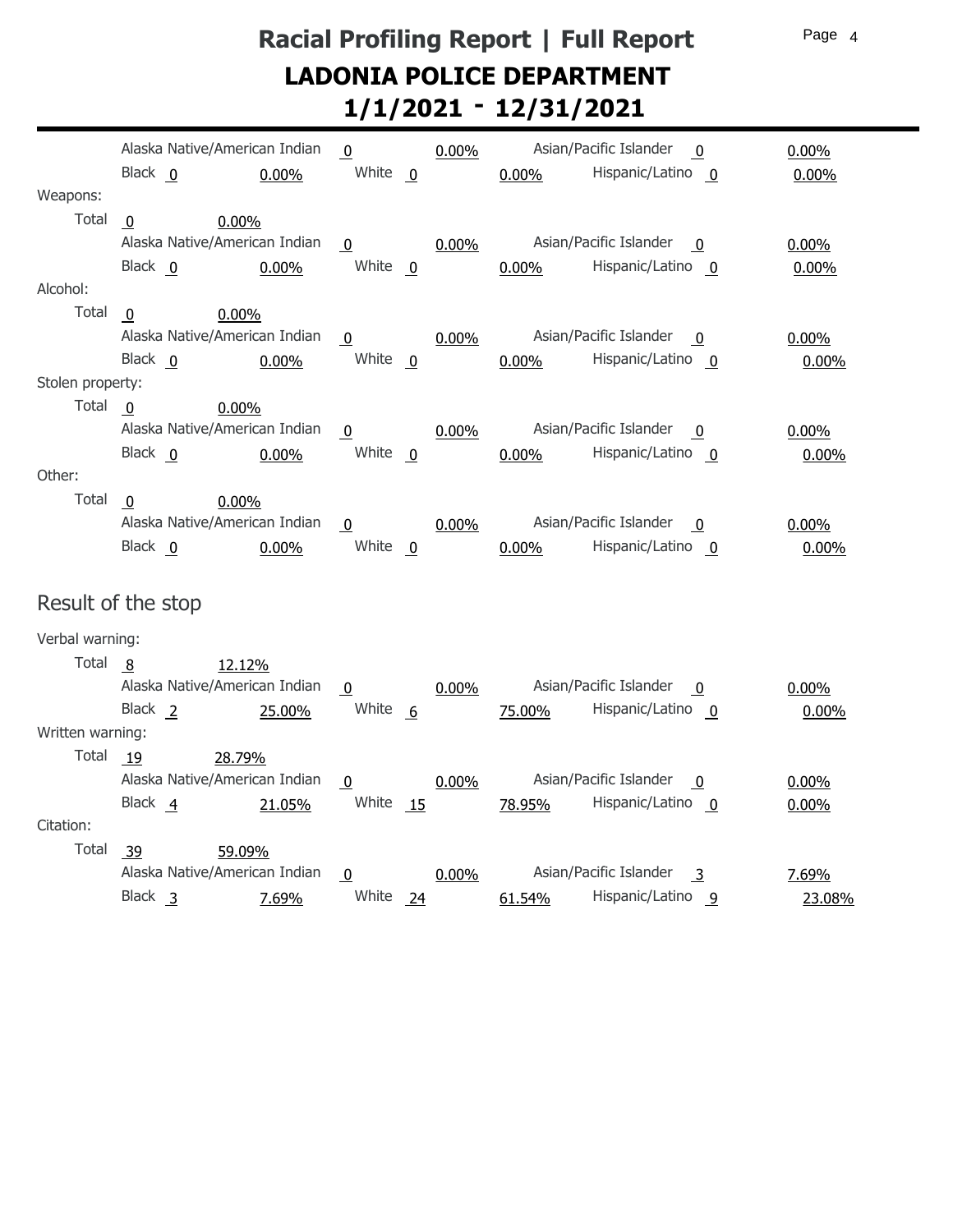|                           | Written warning and arrest:  |                               |                      |          |          |                                                   |          |
|---------------------------|------------------------------|-------------------------------|----------------------|----------|----------|---------------------------------------------------|----------|
| Total                     | $\overline{\mathbf{0}}$      | $0.00\%$                      |                      |          |          |                                                   |          |
|                           |                              | Alaska Native/American Indian | $\overline{0}$       | $0.00\%$ |          | Asian/Pacific Islander<br>- 0                     | $0.00\%$ |
|                           | Black 0                      | $0.00\%$                      | White $\overline{0}$ |          | $0.00\%$ | Hispanic/Latino 0                                 | $0.00\%$ |
| Citation and arrest:      |                              |                               |                      |          |          |                                                   |          |
| Total                     | $\overline{0}$               | 0.00%                         |                      |          |          |                                                   |          |
|                           |                              | Alaska Native/American Indian | $\bf{0}$             | $0.00\%$ |          | Asian/Pacific Islander<br>$\overline{0}$          | $0.00\%$ |
|                           | Black 0                      | 0.00%                         | White $\mathbf{0}$   |          | 0.00%    | Hispanic/Latino 0                                 | $0.00\%$ |
| Arrest:                   |                              |                               |                      |          |          |                                                   |          |
| Total                     | $\overline{0}$               | 0.00%                         |                      |          |          |                                                   |          |
|                           |                              | Alaska Native/American Indian | $\overline{0}$       | $0.00\%$ |          | Asian/Pacific Islander<br>0                       | $0.00\%$ |
|                           | Black 0                      | 0.00%                         | White 0              |          | 0.00%    | Hispanic/Latino 0                                 | 0.00%    |
|                           |                              |                               |                      |          |          |                                                   |          |
| Arrest based on           |                              |                               |                      |          |          |                                                   |          |
| Violation of Penal Code:  |                              |                               |                      |          |          |                                                   |          |
| Total                     | $\overline{\mathbf{0}}$      | 0.00%                         |                      |          |          |                                                   |          |
|                           |                              | Alaska Native/American Indian | $\overline{0}$       | $0.00\%$ |          | Asian/Pacific Islander<br>0                       | $0.00\%$ |
|                           | Black 0                      | 0.00%                         | White $0$            |          | $0.00\%$ | Hispanic/Latino 0                                 | $0.00\%$ |
| Violation of Traffic Law: |                              |                               |                      |          |          |                                                   |          |
| Total                     | - 0                          | 0.00%                         |                      |          |          |                                                   |          |
|                           |                              | Alaska Native/American Indian | $\overline{0}$       | $0.00\%$ |          | Asian/Pacific Islander<br>0                       | $0.00\%$ |
|                           | Black 0                      | 0.00%                         | White $0$            |          | $0.00\%$ | Hispanic/Latino 0                                 | 0.00%    |
|                           | Violation of City Ordinance: |                               |                      |          |          |                                                   |          |
| Total                     | - 0                          | 0.00%                         |                      |          |          |                                                   |          |
|                           |                              | Alaska Native/American Indian | $\overline{0}$       | $0.00\%$ |          | Asian/Pacific Islander<br>$\overline{0}$          | $0.00\%$ |
|                           | Black 0                      | 0.00%                         | White $\overline{0}$ |          | 0.00%    | Hispanic/Latino 0                                 | $0.00\%$ |
| Outstanding Warrant:      |                              |                               |                      |          |          |                                                   |          |
| Total                     | $\overline{\mathbf{0}}$      | 0.00%                         |                      |          |          |                                                   |          |
|                           |                              | Alaska Native/American Indian | $\overline{0}$       | 0.00%    |          | Asian/Pacific Islander<br>$\overline{\mathbf{0}}$ | $0.00\%$ |
|                           | Black 0                      | 0.00%                         | White 0              |          | $0.00\%$ | Hispanic/Latino 0                                 | 0.00%    |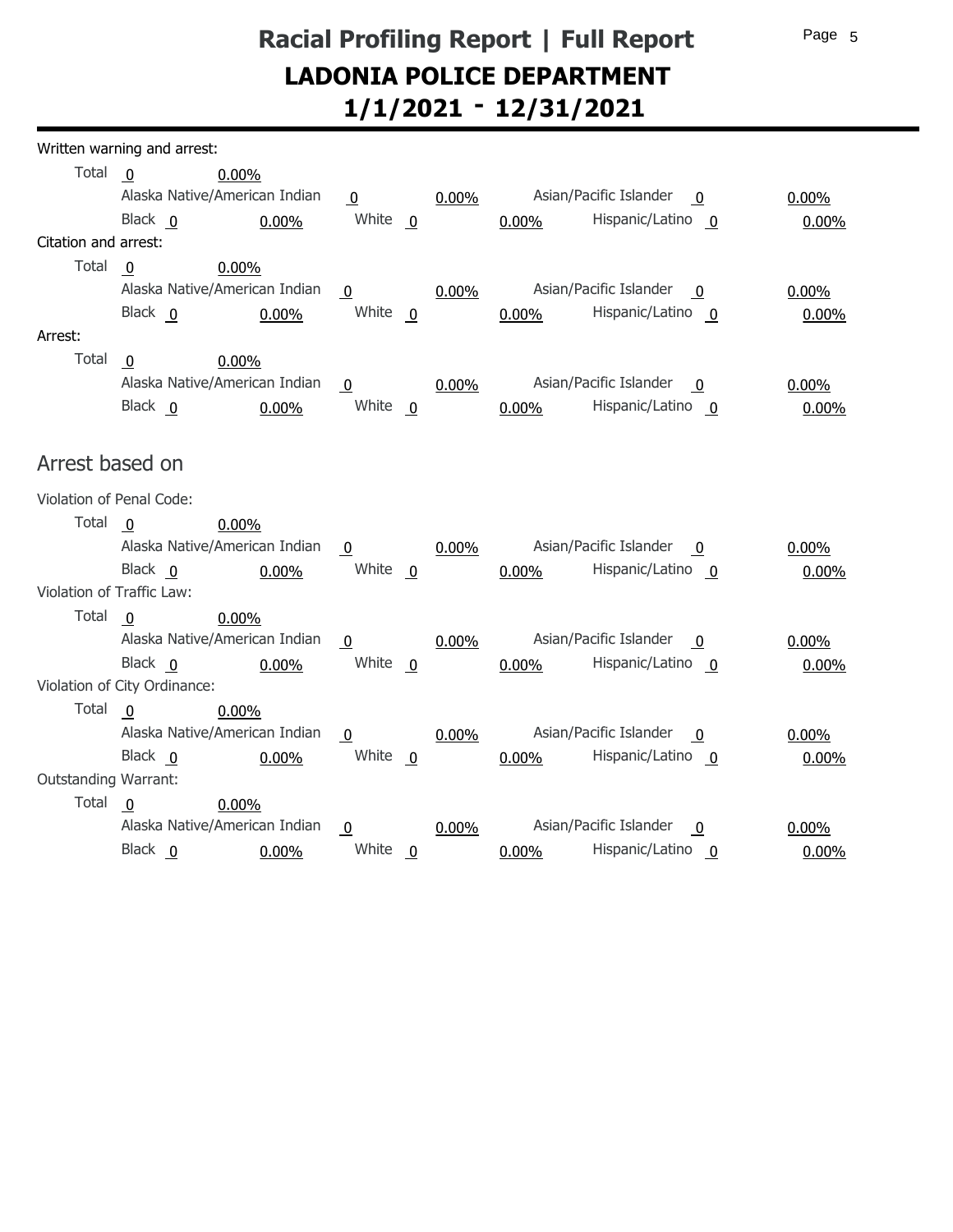### Was physical force resulting in bodily injury used during stop?

| Yes: |       |                    |                               |       |     |          |          |                             |              |          |
|------|-------|--------------------|-------------------------------|-------|-----|----------|----------|-----------------------------|--------------|----------|
|      | Total | 0                  | $0.00\%$                      |       |     |          |          |                             |              |          |
|      |       |                    | Alaska Native/American Indian | 0     |     | $0.00\%$ |          | Asian/Pacific Islander<br>0 |              | $0.00\%$ |
|      |       | Black 0            | $0.00\%$                      | White | - 0 |          | $0.00\%$ | Hispanic/Latino             | $\mathbf{0}$ | 0.00%    |
| No:  |       |                    |                               |       |     |          |          |                             |              |          |
|      | Total | 66                 | 100.00%                       |       |     |          |          |                             |              |          |
|      |       |                    | Alaska Native/American Indian | 0     |     | $0.00\%$ |          | Asian/Pacific Islander      |              | 4.55%    |
|      |       | Black <sub>9</sub> | 13.64%                        | White | 45  |          | 68.18%   | Hispanic/Latino             | -9           | 13.63%   |

### Number of complaints of racial profiling?

| Total |                                       | $0.00\%$ |  |     |
|-------|---------------------------------------|----------|--|-----|
|       | Resulted in disciplinary action       |          |  | 0.0 |
|       | Did not result in disciplinary action |          |  |     |

00% 0.00%

#### Submitted electronically to the



The Texas Commission on Law Enforcement

Page 6